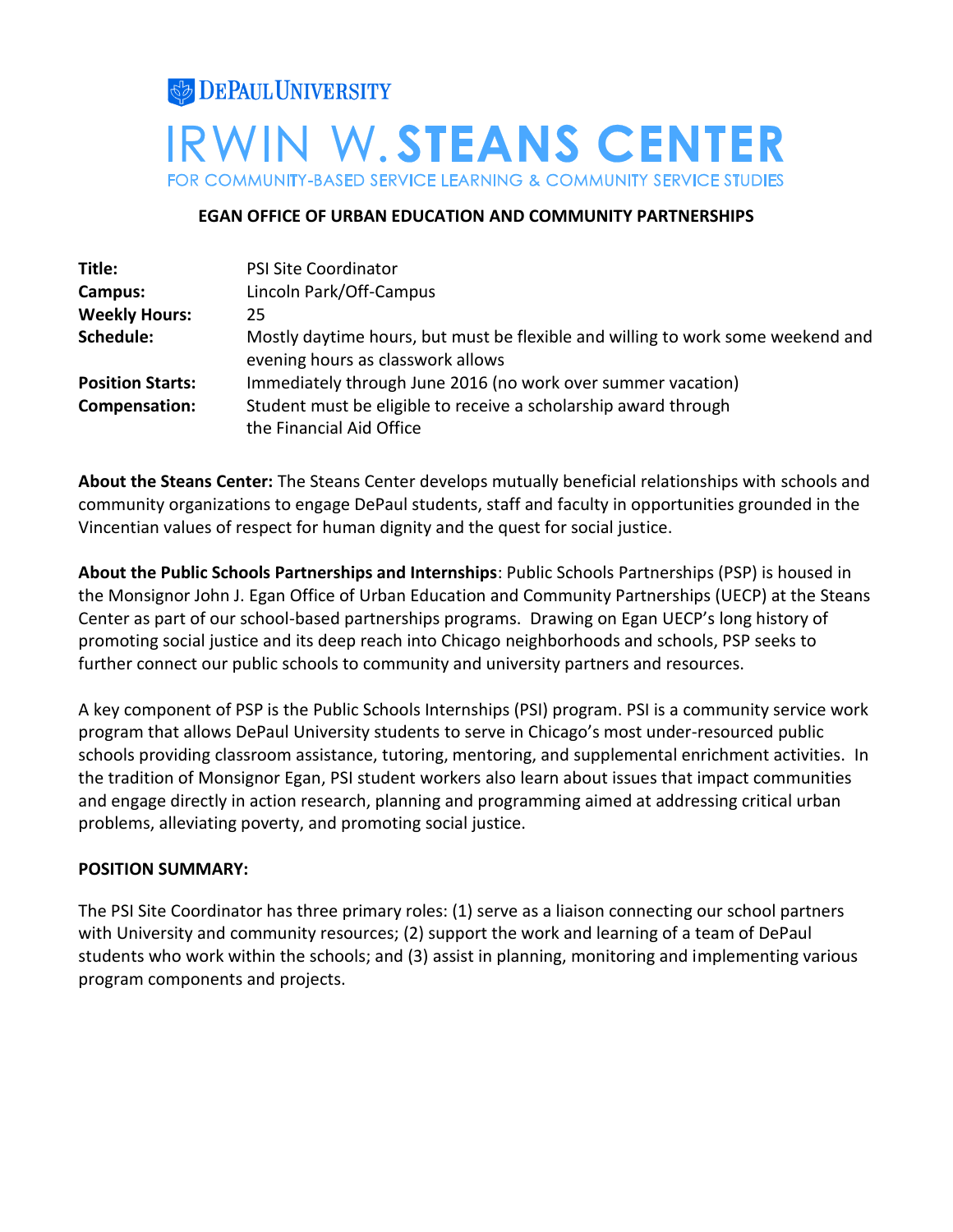#### **PRIMARY RESPONSIBILITIES:**

#### **I. Partnership Facilitation (8-10 hours): In collaboration with school and community partners,**

- a. Develop and maintain strong relationships with principals, teachers, students, parents and school staff, through on-site participation and timely communication, in order to effectively learn about your assigned school's strengths and needs.
- b. Ensure that all of the components of our work are carried out in a respectful, reciprocal, sustainable and highly professional manner that adds value and addresses real school and community needs.
- c. Create opportunities for inclusive participation of all stakeholders in planning, decision-making, implementation, monitoring, and evaluation of partnerships, programs and projects.
- d. Ensure that community and school constituents are driving community-building efforts by setting their own goals and priorities and directing the processes involved.
- e. Implement asset-mapping strategies and develop historical and contemporary research in order to better understand the unique assets and needs of your assigned school and community.
- f. Develop a strong knowledge of community and University assets and resources in order to assess the possibilities of partnerships with your assigned schools.
- g. Other duties as needed or assigned.

#### **II. Support for Team of Tutor-Mentors (8-10 hours):**

- a. Manage the relationships among school staff and administration, PSI tutor-mentors, community partners, and PSP and other DePaul staff through excellent communication, problem-solving and attention to the needs of all stakeholders.
- b. Serve as the on-site supervisor for PSI tutor-mentors and reinforce high levels of professionalism and excellence in tutoring and mentoring through coaching, team meetings and trainings.
- c. Attend all PSI program meetings including weekly site coordinator meetings, weekly tutor meetings and ad hoc meetings as needed.
- d. Plan and facilitate weekly team meetings of PSI tutor-mentors for the purposes of communitybuilding, knowledge and resource sharing, and mutual support.
- e. Assist in developing trainings and other learning opportunities for PSI tutor-mentors on the social, cultural, political, racial and economic issues at the root of inequality and injustice in education and communities.
- f. In collaboration with the PSI Program Assistant, support students in balancing work, study and other responsibilities and intervene with information and referrals to additional resources whenever necessary.
- g. Maintain administrative policies and procedures as needed including assisting with attendance monitoring, performance assessment and implementation of student employee disciplinary procedures.
- h. Assist with on campus student recruitment, hiring and onboarding activities as needed.
- i. Other duties as needed or assigned.